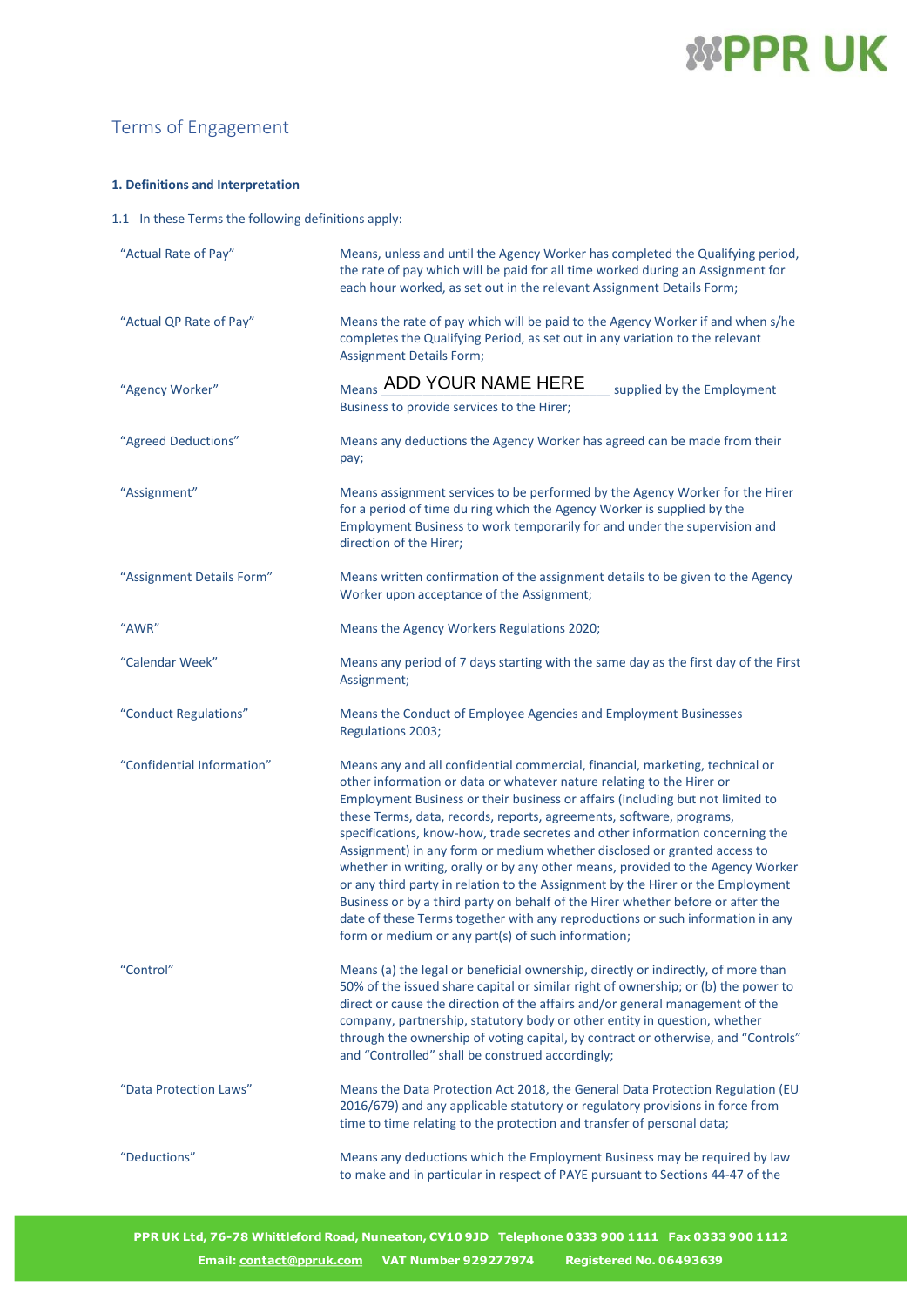

|                           | Income Tax (Earnings and Pensions) Act 2003 and Class 1 National Insurance<br>Contributions;                                                                                                                                                                                                                                                                                                                                                                                                                                                                                                                                                                                         |
|---------------------------|--------------------------------------------------------------------------------------------------------------------------------------------------------------------------------------------------------------------------------------------------------------------------------------------------------------------------------------------------------------------------------------------------------------------------------------------------------------------------------------------------------------------------------------------------------------------------------------------------------------------------------------------------------------------------------------|
| "Emoluments"              | Means any pay in addition to the Actual QP Rate of Pay;                                                                                                                                                                                                                                                                                                                                                                                                                                                                                                                                                                                                                              |
| "Employment Business"     | PPRUK Limited (registered company no.06493639 of 76-78 Whittleford Road,<br>Nuneaton, Warwickshire, CV10 9J);                                                                                                                                                                                                                                                                                                                                                                                                                                                                                                                                                                        |
| "Engagement"              | Means the engagement (including the Agency Worker's acceptance of the Hirer's<br>offer), employment or use of the Agency Worker by the Hirer or any third party<br>to whom the Agency Worker has been introduced by the Hirer or any third party<br>to whom the Agency Worker has been introduced by the Hirer, or a permanent<br>or temporary basis, whether under a contract of service or for services, and/or<br>through a company of which the Agency Worker is an officer, employee or other<br>representative, an agency, license, franchise or partnership arrangement, or any<br>other engagement; and "Engage", "Engages" and "Engaged" shall be construed<br>accordingly; |
| "First Assignment"        | Means:<br>The relevant Assignment; or<br>(a)<br>(b) If, prior to the relevant Assignment:<br>The Agency Worker has worked in any assignment in the<br>L.<br>same role with the relevant Hirer as the role in which the<br>Agency Worker works in the relevant Assignment; and<br>The relevant Qualifying Period commenced in any such<br>Ш.<br>assignment,<br>That assignment (an assignment being, for the purpose of this defined term) a<br>period of time during which the Agency Worker is supplied by one or more<br>Temporary Work Agencies to the relevant Hirer to work temporarily for and<br>under the supervision and direction of the relevant Hirer;                   |
| "Hirer"                   | means the person, firm or corporate body together with any subsidiary or<br>associated person, firm or corporate body (as the case may be) to whom the<br>Agency Worker is supplied or introduced;                                                                                                                                                                                                                                                                                                                                                                                                                                                                                   |
| "Hirer's Group"           | means (a) any individual, company, partnership, statutory body or other<br>entity which from time to time Controls the Hirer, including (but not limited to)<br>as a holding company as defined in section 1159 of the Companies Act<br>2006; and (b) any company, partnership, statutory body or other entity which<br>from time to time is Controlled by or is under common Control with the Hirer,<br>including (but not limited to) as a subsidiary or holding company as defined in<br>section 1159 of the Companies Act 2006;                                                                                                                                                  |
| "Hourly Rate"             | means no less than the National Minimum Wage or National Living Wage<br>currently in force being the minimum gross rate of pay (subject to Deductions<br>and any Agreed Deductions);                                                                                                                                                                                                                                                                                                                                                                                                                                                                                                 |
| "Period of Extended Hire" | means any additional period that the Hirer wishes the Agency Worker to be<br>supplied for beyond the duration of the original Assignment or series of<br>assignments as an alternative to paying a Transfer Fee;                                                                                                                                                                                                                                                                                                                                                                                                                                                                     |
| "Qualifying Period"       | means 12 continuous Calendar Weeks during the whole or part of which the<br>Agency Worker is supplied by one or more Temporary Work Agencies to the<br>relevant Hirer to work temporarily for and under the supervision and direction of<br>the relevant Hirer in the same role, and as further defined in the Schedule to<br>these Terms;                                                                                                                                                                                                                                                                                                                                           |
| "Relevant Period"         | means the later of (a) the period of 8 weeks commencing on the day after the<br>last day on which the Agency Worker worked for the Hirer having been supplied<br>by the Employment Business; or (b) the period of 14 weeks commencing on the<br>first day on which the Agency Worker worked for the Hirer having been supplied<br>by Employment Business or 14 weeks from the first day of the most recent                                                                                                                                                                                                                                                                           |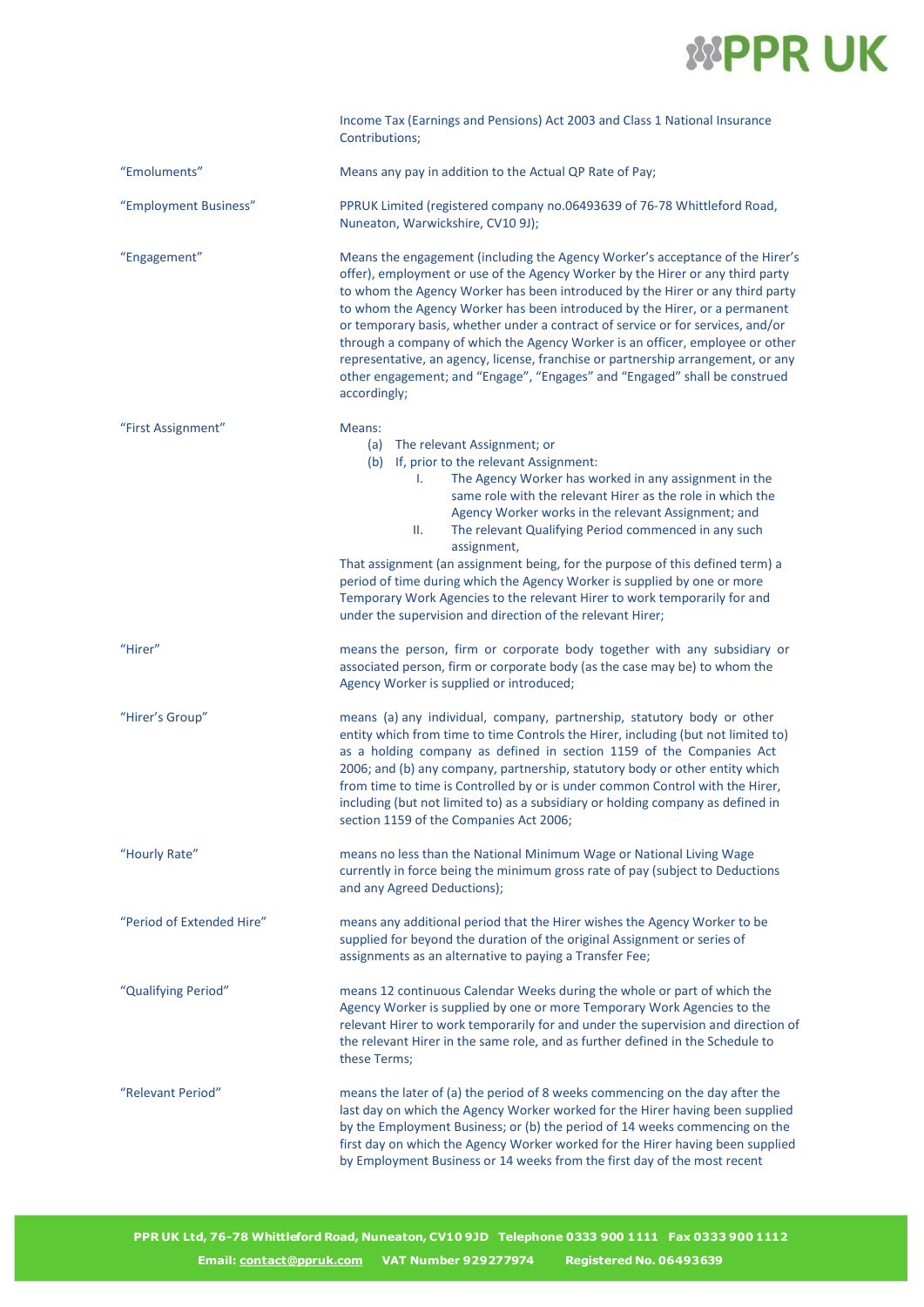

|                         | Assignment where there has been a break of more than 6 weeks (42 days) since<br>any previous assignment;                                                  |
|-------------------------|-----------------------------------------------------------------------------------------------------------------------------------------------------------|
| "Temporary Work Agency" | means as defined in the Schedule to these Terms;                                                                                                          |
| "Terms"                 | means these terms of engagement (including the attached schedule) together<br>with any applicable Assignment Details Form;                                |
| "Transfer Fee"          | means the fee payable by the Hirer to the Employment Business in accordance<br>with clause 3.7, as permitted by Regulation 10 of the Conduct Regulations; |
| "Type of Work"          | ADD YOUR TYPE OF WORK HERE<br><b>Means</b><br>and:                                                                                                        |
| "WTR"                   | means the Working Time Regulations 1998.                                                                                                                  |

- 1.2. Unless the context otherwise requires, references to the singular include the plural and references to the masculine include the feminine and vice versa.
- 1.3. The headings contained in these Terms are for convenience only and do not affect their interpretation.
- 1.4. Any reference, express or implied, to an enactment includes a reference to that enactment as from time to time amended, modified, extended, re-enacted, replaced or applied by or under any other enactment (whether before or after the date of these Terms) and all subordinate legislation made (before or after these Terms) under it from time to time.

#### **2. The Contract**

- 2.1. These Terms constitute the entire agreement between the Employment Business and the Agency Worker for the supply of services to the Hirer and they shall govern all Assignments undertaken by the Agency Worker. However, no contract shall exist between the Employment Business and the Agency Worker between Assignments. These Terms shall prevail over any other terms put forward by the Agency Worker.
- 2.2. During an Assignment the Agency Worker will be engaged on a contract for services by the Employment Business on these Terms. For the avoidance of doubt, the Agency Worker is not an employee of the Employment Business although the Employment Business is required to make the Deductions from the Agency Worker's pay. These Terms shall not give rise to a contract of employment between the Employment Business and the Agency Worker, or the Agency Worker and the Hirer. The Agency Worker is supplied as a worker, and is entitled to certain statutory rights as such, but nothing in these Terms shall be construed as giving the Agency Worker rights in addition to those provided by statute except where expressly stated.
- 2.3. No variation or alteration to these Terms shall be valid unless the details of such variation are agreed between the Employment Business and the Agency Worker and set out in writing and a copy of the varied terms is given to the Agency Worker no later than 5 business days following the day on which the variation was made stating the date on or after which such varied terms shall apply.
- 2.4. The Employment Business shall act as an employment business (as defined in Section 13(3) of the Employment Agencies Act 1973 (as amended) when introducing or supplying the Agency Worker for Assignments with its **Hirers**

#### **3. Assignments and Information to be Provided**

- 3.1. The Employment Business will endeavour to obtain suitable Assignments for the Agency Worker to perform the agreed Type of Work. The Agency Worker shall not be obliged to accept any Assignment offered by the Employment Business.
- 3.2. The Agency Worker acknowledges that the nature of temporary work means that there may be periods when no suitable work is available and agrees that:
- 3.2.1. the suitability of the work to be offered shall be determined solely by the Employment Business; and
- 3.2.2. the Employment Business shall incur no liability to the Agency Worker should it fail to offer Assignments of the Type of Work or any other work to the Agency Worker.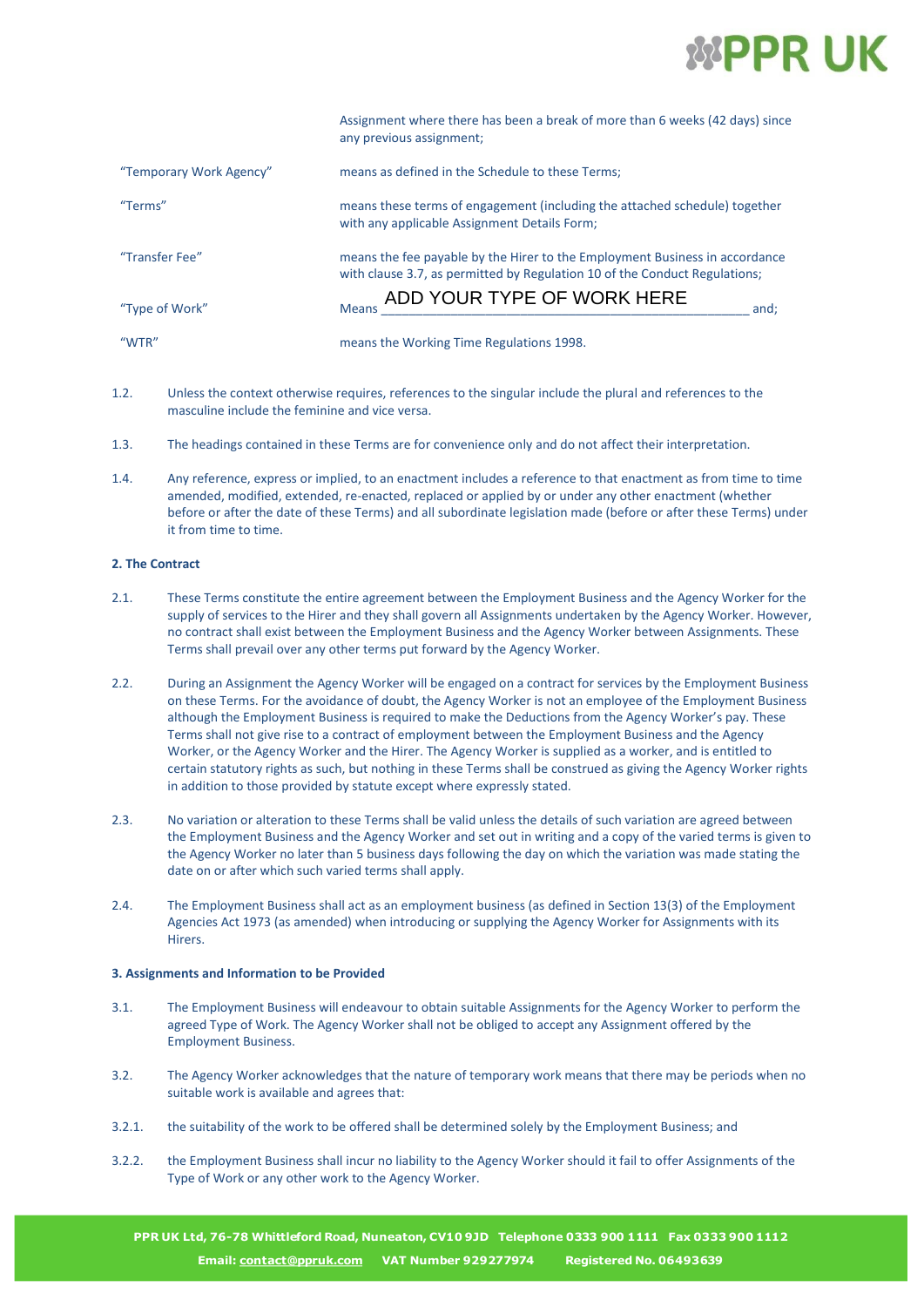

- 3.3. At the same time as an Assignment is offered to the Agency Worker the Employment Business shall provide the Agency Worker with an Assignment Details Form setting out the following:
- 3.3.1. the identity of the Hirer, and if applicable the nature of their business;
- 3.3.2. the date the Assignment is to commence and the duration or likely duration of Assignment;
- 3.3.3. the Type of Work, location and hours during which the Agency Worker would be required to work;
- 3.3.4. the Hourly Rate that will be paid and any expenses payable by or to the Agency Worker;
- 3.3.5. any risks to health and safety known to the Hirer in relation to the Assignment and the steps the Hirer has taken to prevent or control such risks; and
- 3.3.6. what experience, training, qualifications, and any authorisation required by law or a professional body the Hirer considers necessary or which are required by law to work in the Assignment.
- 3.4. Where such information is not given in paper form or by electronic means it shall be confirmed by such means by the end of the third business day (excluding Saturday, Sunday and any Public or Bank Holiday) following save where:
- 3.4.1. the Agency Worker is being offered an Assignment in the same position as one in which the Agency Worker has previously been supplied within the previous 5 business days and such information has already been given to the Agency Worker and remains unchanged; or
- 3.4.2. subject to clause 3.5, the Assignment is intended to last for 5 consecutive business days or less and such information has previously been given to the Agency Worker before and remains unchanged, the Employment Business needs only to provide written confirmation of the identity of the Hirer and the likely duration of the Assignment.
- 3.5. Where the provisions of clause 3.4.2 are met but the Assignment extends beyond the intended 5 consecutive business day period, the Employment Business shall provide such information set out in clause 3.3 to the Agency Worker in paper or electronic form within 8 days of the start of the Assignment.
- 3.6. For the purpose of calculating the average number of weekly hours worked by the Agency Worker on an Assignment for the purposes of the WTR, the start date for the relevant averaging period shall be the date on which the Agency Worker commences the First Assignment.
- 3.7. If, before or during an Assignment or during the Relevant Period, the Hirer wishes to Engage the Agency Worker directly or through another employment business, the Agency Worker acknowledges that the Employment Business will be entitled either to charge the Hirer a Transfer Fee or to agree a Period of Extended Hire with the Hirer at the end of which the Agency Worker may be Engaged directly by the Hirer or through another employment business without further charge to the Hirer. In addition the Employment Business will be entitled to charge a Transfer Fee to the Hirer if the Hirer introduces the Agency Worker to a third party (other than another employment business) who subsequently Engages the Agency Worker, directly or indirectly, before or during an Assignment or within the Relevant Period.
- 3.8. If the Agency Worker has completed the Qualifying Period on the start date of the relevant Assignment or following completion of the Qualifying Period during the relevant Assignment, and if the Agency Worker is entitled to any terms and conditions relating to the duration of working time, night work, rest periods and/or rest breaks under the AWR which are different and preferential to rights and entitlements relating to the same under the WTR, any such terms and conditions will be as set out in the relevant Assignment Details Form or any variation to the relevant Assignment Details Form (as appropriate).

#### **4. Agency Worker's Obligations**

- 4.1. The Agency Worker is not obliged to accept any Assignment offered by the Employment Business but if the Agency Worker does accept an Assignment, during every Assignment and afterwards where appropriate, s/he will:
- 4.1.1. co-operate with the Hirer's reasonable instructions and accept the direction, supervision, and control of any responsible person in the Hirer's organisation;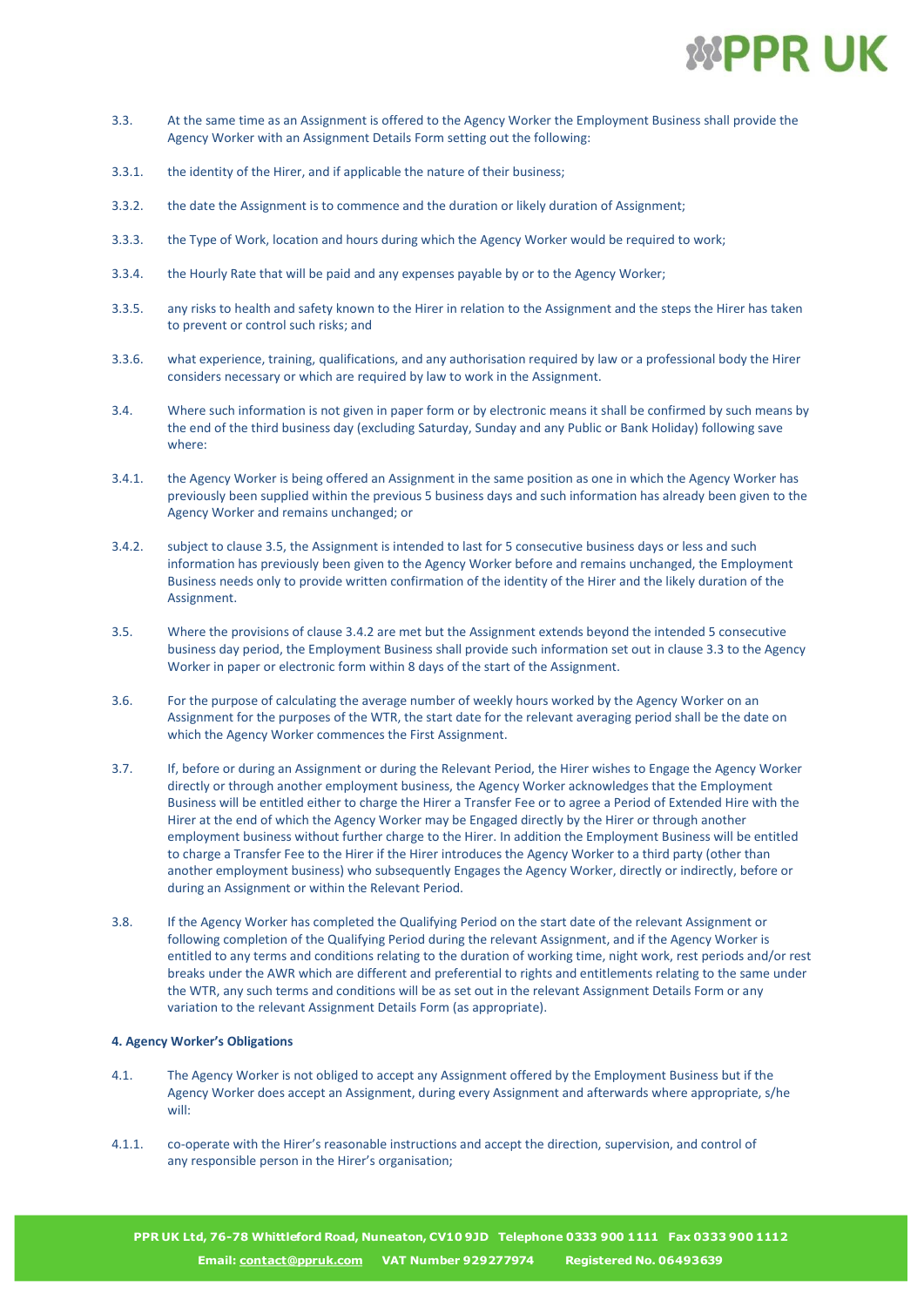

- 4.1.2. observe any relevant rules and regulations of the Hirer's establishment (including normal hours of work) to which attention has been drawn or which the Agency Worker might reasonably be expected to ascertain;
- 4.1.3. take all reasonable steps to safeguard his or her own health and safety and that of any other person who may be present or be affected by his or her actions on the Assignment and comply with the Health and Safety policies and procedures of the Hirer;
- 4.1.4. not engage in any conduct detrimental to the interests of the Employment Business and/ or Hirer which includes any conduct which could bring the Employment Business and/or the Hirer into disrepute and/or which results in the loss of custom or business by either the Employment Business or the Hirer;
- 4.1.5. not commit any act or omission constituting unlawful discrimination against or harassment of any member of the Employment Business' or the Hirer's staff;
- 4.1.6. not at any time divulge to any person, nor use for his or her own or any other person's benefit, any Confidential Information relating to the Hirer's or the Employment Business' employees, business affairs, transactions or finances;
- 4.1.7. on completion of the Assignment or at any time when requested by the Hirer or the Employment Business, return to the Hirer or where appropriate, to the Employment Business, any Hirer property or items provided to the Agency Worker in connection with or for the purpose of the Assignment, including, but not limited to any equipment, materials, documents, swipe cards or ID cards, uniforms, personal protective equipment or clothing.
- 4.2. If the Agency Worker accepts any Assignment offered by the Employment Business, as soon as possible prior to the commencement of each such Assignment and during each Assignment (as appropriate) and at any time at the Employment Business' request, the Agency Worker undertakes to:
- 4.2.1. inform the Employment Business of any Calendar Weeks prior to the date of commencement of the relevant Assignment and/or during the relevant Assignment in which the Agency Worker has worked in the same or a similar role with the relevant Hirer via any third party and which the Agency Worker believes count or may count toward the Qualifying Period;
- 4.2.2. provide the Employment Business with all the details of such work, including (without limitation) details of where, when and the period(s) during which such work was undertaken, and any other details requested by the Employment Business; and
- 4.2.3. inform the Employment Business if s/he has prior to the date of commencement of the relevant Assignment and/or during the relevant Assignment carried out work which could be deemed to count toward the Qualifying Period for the relevant Assignment in accordance with Regulation 9 of the AWR because s/he has:
- 4.2.3.1. completed two or more assignments with the Hirer;
- 4.2.3.2. completed at least one assignment with the Hirer and one or more earlier assignments with any member of the Hirer's Group; and/or
- 4.2.3.3. worked in more than two roles during an assignment with the Hirer and on at least two occasions worked in a role that was not the same role as the previous role.
- 4.3. If the Agency Worker is unable for any reason to attend work during the course of an Assignment s/he should inform the Employment Business within 1 hour of the commencement of the Assignment or shift. In the event that it is not possible to inform the Employment Business within these timescales, the Agency Worker should alternatively inform the Hirer and then the Employment Business as soon as possible.
- 4.4. If, either before or during the course of an Assignment, the Agency Worker becomes aware of any reason why s/he may not be suitable for an Assignment, s/he shall notify the Employment Business without delay.
- 4.5. The Agency Worker warrants that in relation to these Terms, s/he shall comply strictly with all provisions applicable to him/her under the Data Protection Laws and shall not do or permit to be done anything which might cause the Employment Business or the Hirer to breach any Data Protection Laws.
- 4.6. The Agency Worker acknowledges that any breach of his/her obligations set out in these Terms may cause the Employment Business to suffer loss and that the Employment Business reserves the right to recover such losses from the Agency Worker.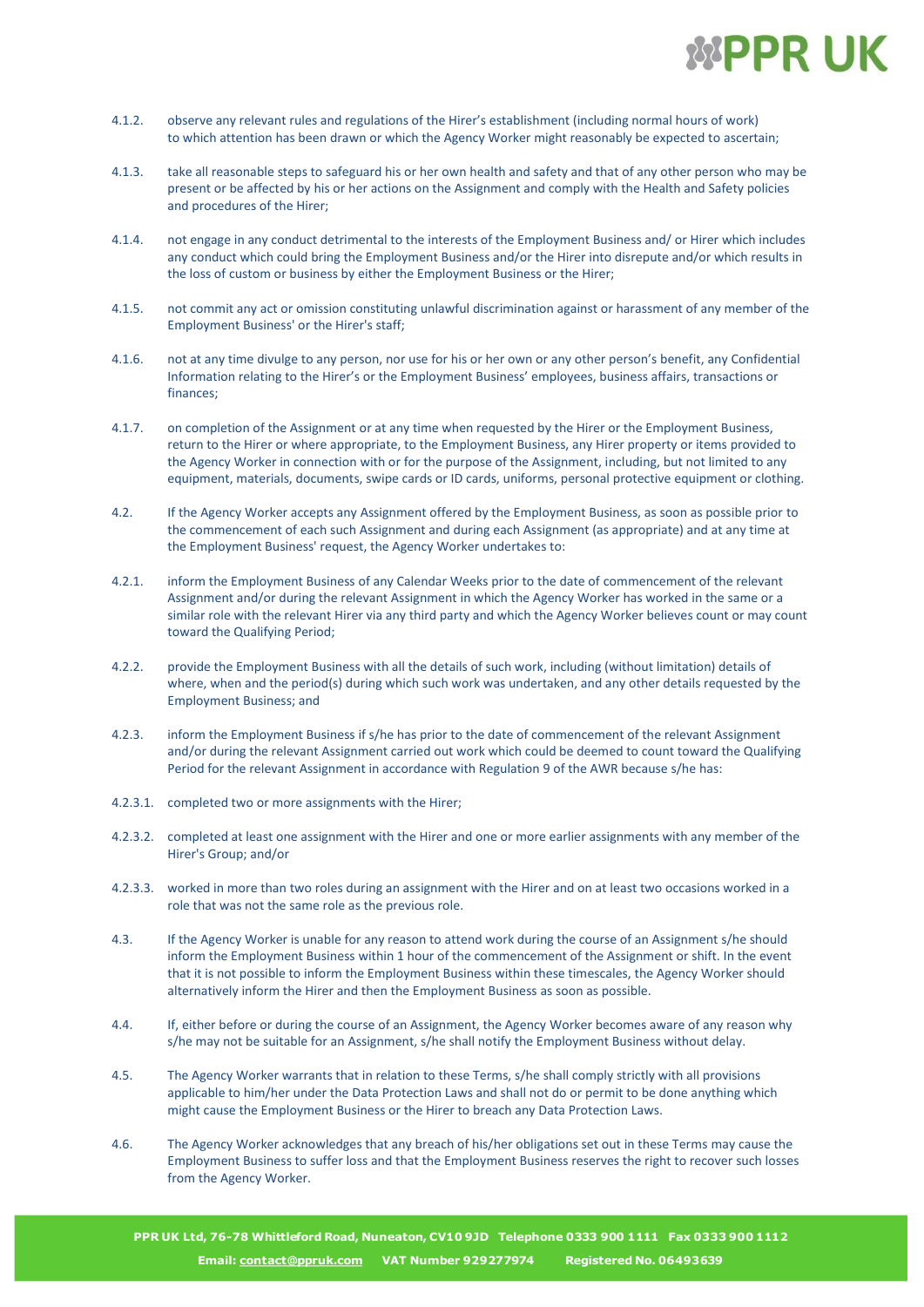

#### **5. Timesheets**

- 5.1. At the end of each week of an Assignment (or at the end of the Assignment where it is for a period of 1 week or less or is completed before the end of a week) the Agency Worker shall deliver to the Employment Business a timesheet duly completed to indicate the number of hours worked during the preceding week (or such lesser period) and signed by an authorised representative of the Hirer.
- 5.2. Subject to clause 5.3 the Employment Business shall pay the Agency Worker for all hours worked regardless of whether the Employment Business has received payment from the Hirer for those hours.
- 5.3. Where the Agency Worker fails to submit a properly authenticated timesheet the Employment Business shall, in a timely fashion, conduct further investigations into the hours claimed by the Agency Worker and the reasons that the Hirer has refused to sign a timesheet in respect of those hours. This may delay any payment due to the Agency Worker. The Employment Business shall make no payment to the Agency Worker for hours not worked.
- 5.4. For the avoidance of doubt and for the purposes of the WTR, the Agency Worker's working time shall only consist of those periods during which s/he is carrying out activities or duties for the Hirer as part of the Assignment. Time spent travelling to the Hirer's premises (apart from time spent travelling between two or more premises of the Hirer), lunch breaks and other rest breaks shall not count as part of the Agency Worker's working time for these purposes. This clause 5.4 is subject to any variation set out in the relevant Assignment Details Form or any variation to the relevant Assignment Details Form which the Employment Business may make for the purpose of compliance with the AWR.

#### **6. Pay and Deductions**

- 6.1. For each Assignment the Employment Business shall pay to the Agency Worker the Hourly Rate. The Actual Rate of Pay will be notified on a per Assignment basis and set out in the relevant Assignment Details Form.
- 6.2. If the Agency Worker has completed the Qualifying Period on the start of the relevant Assignment or following completion of the Qualifying Period during the relevant Assignment, the Employment Business shall pay to the Agency Worker the Actual QP Rate of Pay which will be notified on a per Assignment basis and set out in the relevant Assignment Details Form or any variation to the relevant Assignment Details Form.
- 6.3. The Hourly Rate, Actual Pay of Rate or Actual QP Rate of Pay, as applicable, will be paid weekly in arrears, subject to any Deductions and or Agreed Deductions, together with any agreed Emoluments.
- 6.4. Subject to any statutory entitlement under the relevant legislation referred to in clauses 7 (Annual leave) and 8 (Sickness absence) below and any other statutory entitlement, the Agency Worker is not entitled to receive payment from the Employment Business or the Hirer for time not spent on Assignment, whether in respect of holidays, illness or absence for any other reason unless otherwise agreed.
- 6.5. Subject to compliance with Regulation 12 of the Conduct Regulations the Employment Business reserves the right in its absolute discretion to deduct from the Agency Worker's pay any sums which s/he may owe the Employment Business including, without limitation, any overpayments or loans made to the Agency Worker by the Employment Business or any losses suffered by the Employment Business as a result of his/her negligence or breach of either the Employment Business's or the Hirer's rules.
- 6.6. If the Employment Business provides any equipment or clothing to the Agency Worker to be used in the course of an Assignment with the Hirer, the Agency Worker must take reasonable care of the equipment or clothing. Furthermore, the Agency Worker must return any equipment or clothing to the Employment Business upon termination of the Terms or within 3 days of a request from the Employment Business. In the event that the Agency Worker does not comply with the obligations set out in this clause, the Employment Business reserves the right to deduct the cost of replacement equipment or clothing from any sums owed to the Agency Worker. The question of whether the Agency Worker has taken reasonable care of the equipment or clothing will be solely assessed by the Employment Business's reasonable judgement.

#### **7. Annual Leave**

7.1. You are entitled to 28 paid annual leave per year in accordance with WTR ("Statutory Holiday"). Your entitlement will change in accordance with an amendment to the Working Time Regulations from time to time during the course of an assignment due to your entitlement under Regulations 5 and 6 of AWR. Any increase in your holiday entitlement due to an entitlement under Regulations 5 and 6 of AWR will cease once the Assignment has ended.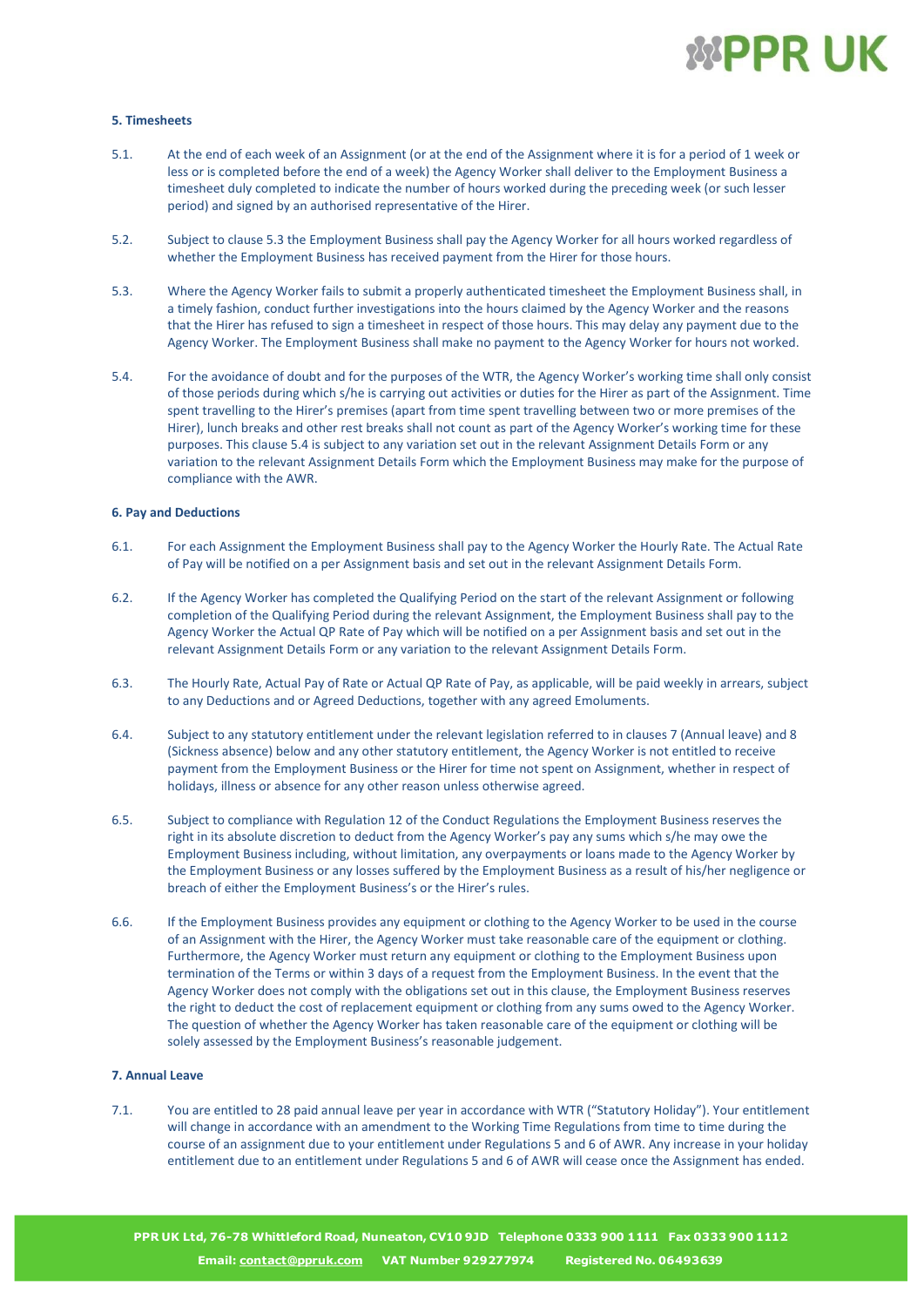

If you work part-time (less that 35 hours per week) or you start employment part way through a holiday year, your Statutory Holiday entitlement will accrue on a pro-rata basis.

- 7.2. Holiday pay will be rolled up and will be paid in your weekly salary payments on account of your entitlement to paid leave under the WTR and Regulation 5 or 6 of AWR. The amount paid will be detailed separately on your Umbrella Company payslip. This is a pre-payment in respect of paid Statutory Holiday. For the avoidance of doubt, when you take holidays you will not receive any additional payment in respect of the leave actually taken as payment for such leave has been paid in advance.
- 7.3. The company's leave year is 1 January to 31 December in each year. The WTR were implemented primarily for health and safety reasons to ensure that employees have adequate breaks away from work. You are therefore required to take your full Statutory Holiday entitlement in each leave year. You may not carry over any Statutory Holiday to the next holiday year.
- 7.4. It is agreed that your right to give notice to take accrued Statutory Holiday under Regulation 15(3) of the Working Time Regulations is varied in accordance with Regulation 15(5) of the Working Time Regulations and you may not give notice to take Statutory Holiday within the first 21 days from the start of an Assignment. Thereafter, whilst on Assignment, you must seek authorisation from both the Company and the End User/client by giving no less than seven days' notice of any intention to take accrued Statutory Holiday. You are required to notify the Company, any Umbrella Company/Payroll provider you use and the Client. If you fail to notify the Company that those requests have been approved, the Company will not record that absence as Statutory Holiday but will record the absence as unauthorised absence which will not be paid.
- 7.5. You may apply to take Statutory Holiday in units of no less than  $\frac{1}{2}$  a day.
- 7.6. During the first year of your employment, you accrue Statutory Holiday in accordance with Regulation 15A WTR.

#### **8. Sickness Absence**

- 8.1. The Agency Worker may be eligible for Statutory Sick Pay provided that s/he meets the relevant statutory criteria.
- 8.2. The Agency Worker is required to provide the Employment Business with evidence of incapacity to work which may be by way of a self-certificate for the first 7 days of incapacity and a doctor's certificate thereafter.
- 8.3. For the purposes of the Statutory Sick Pay scheme there is one qualifying day per week during the course of an Assignment and that qualifying day shall be the Wednesday in every week.
- 8.4. In the event that the Agency Worker submits a Statement of Fitness for Work ("the Statement") or similar medical evidence, which indicates that the Agency Worker may, subject to certain conditions, be fit to work/return to work, the Employment Business will in its absolute discretion determine whether the Agency Worker will be (a) placed in a new Assignment or (b) permitted to continue in an ongoing Assignment. In making such determination the Employment Business may consult with the Hirer and the Agency Worker as appropriate to assess whether the conditions identified in the Statement or similar documentation can be satisfied for the duration of the Assignment.
- 8.5. Where clause 8.4 applies, the Agency Worker's placement in a new Assignment or continuation in an ongoing Assignment may be subject to the Agency Worker agreeing to a variation of the Terms or the assignment details set out in the Assignment Details Form to accommodate any conditions identified in the Statement or other similar medical evidence as is appropriate.

#### **9. Termination**

- 9.1. Any of the Employment Business, the Agency Worker or the Hirer may terminate the Agency Worker's Assignment at any time without prior notice or liability.
- 9.2. The Agency Worker acknowledges that the continuation of an Assignment is subject to and conditioned by the continuation of the contract entered into between the Employment Business and the Hirer. In the event that the contract between the Employment Business and the Hirer is terminated for any reason the Assignment shall cease with immediate effect without liability to the Agency Worker (save for payment for hours worked by the Agency Worker up to the date of termination of the Assignment).
- 9.3. If the Agency Worker does not inform the Hirer or the Employment Business that they are unable to attend work during the course of an Assignment (as required in clause 4.3) this will be treated as termination of the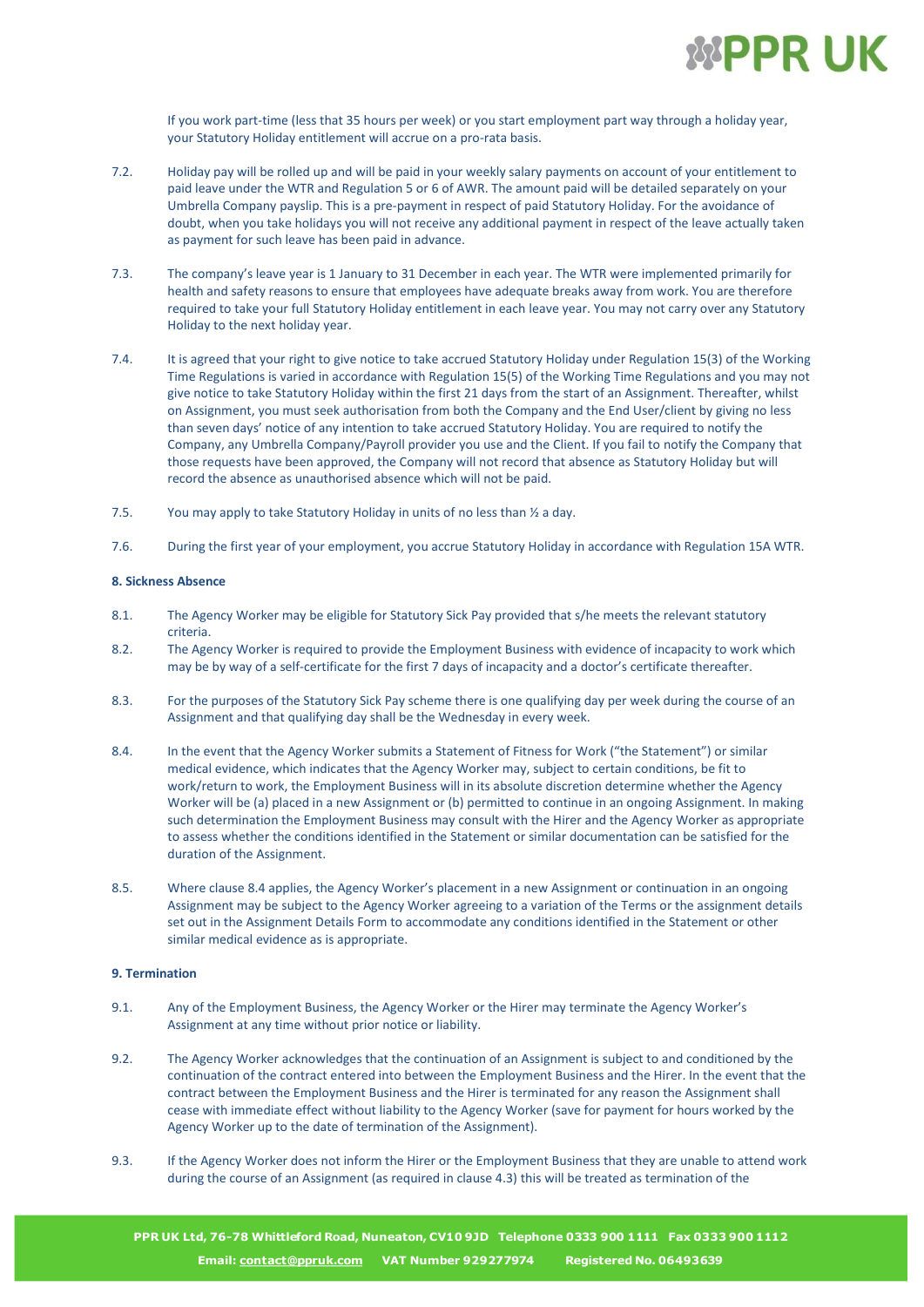

Assignment by the Agency Worker in accordance with clause 9.1, unless the Agency Worker can show that exceptional circumstances prevented him or her from complying with clause 4.3.

- 9.4. If the Agency Worker is absent during the course of an Assignment and the Assignment has not been otherwise terminated under clauses 9.1 or 9.3 above the Employment Business will be entitled to terminate the Assignment in accordance with clause 9.1 if the work to which the Agency Worker was assigned is no longer available.
- 9.5. If the Agency Worker does not report to the Employment Business to notify his/her availability for work for a period of 4 weeks, this contract for services will automatically terminate and the Employment Business will forward his/her P45 to his/her last known address.

#### **10. Intellectual Property Rights**

The Agency Worker acknowledges that all copyright, trademarks, patents and other intellectual property rights deriving from services carried out by him/her for the Hirer during the Assignment shall belong to the Hirer. Accordingly, the Agency Worker shall execute all such documents and do all such acts as the Employment Business shall from time to time require in order to give effect to its rights pursuant to this clause.

#### **11. Confidentiality**

- 11.1. In order to protect the confidentiality and trade secrets of any Hirer and the Employment Business and without prejudice to every other duty to keep secret all information given to it or gained in confidence the Agency Worker agrees as follows:
- 11.1.1. not at any time, whether during or after an Assignment (unless expressly so authorised by the Hirer or the Employment Business as a necessary part of the performance of its duties) to disclose to any person or to make use of any of the trade secrets or the Confidential Information of the Hirer or the Employment Business with the exception of information already in the public domain;
- 11.1.2. to deliver up to the Hirer or the Employment Business (as directed) at the end of each Assignment all documents and other materials belonging to the Hirer (and all copies) which are in its possession including documents and other materials created by him/her during the course of the Assignment; and
- 11.1.3. not at any time to make any copy, abstract, summary or précis of the whole or any part of any document or other material belonging to the Hirer except when required to do so in the course of its duties under an Assignment in which event any such item shall belong to the Hirer or the Employment Business as appropriate.

#### **12. Data Protection**

The Agency Worker acknowledges that the Employment Business must process personal data about him/her in order to properly fulfil its obligations under these Terms and as otherwise required by law in relation to his/ her engagement in accordance with the Data Protection Laws. Such processing will principally be for personnel, administrative and payroll purposes.

#### **13. Severability**

If any of the provisions of these Terms shall be determined by any competent authority to be unenforceable to any extent, such provision shall, to that extent, be severed from the remaining Terms, which shall continue to be valid to the fullest extent permitted by applicable laws.

#### **14. NOTICES**

All notices which are required to be given in accordance with these Terms shall be in writing and may be delivered personally or by first class prepaid post to the registered office of the party upon whom the notice is to be served or any other address that the party has notified the other party in writing, including by email or facsimile transmission. Any such notice shall be deemed to have been served: if by hand when delivered; if by first class post 48 hours following posting; and if by email or facsimile transmission, when that email or facsimile is sent.

#### **15. RIGHTS OF THIRD PARTIES**

None of the provisions of these Terms are intended to be for the benefit of or enforceable by third parties and the operation of the Contracts (Rights of Third Parties) Act 1999 is excluded.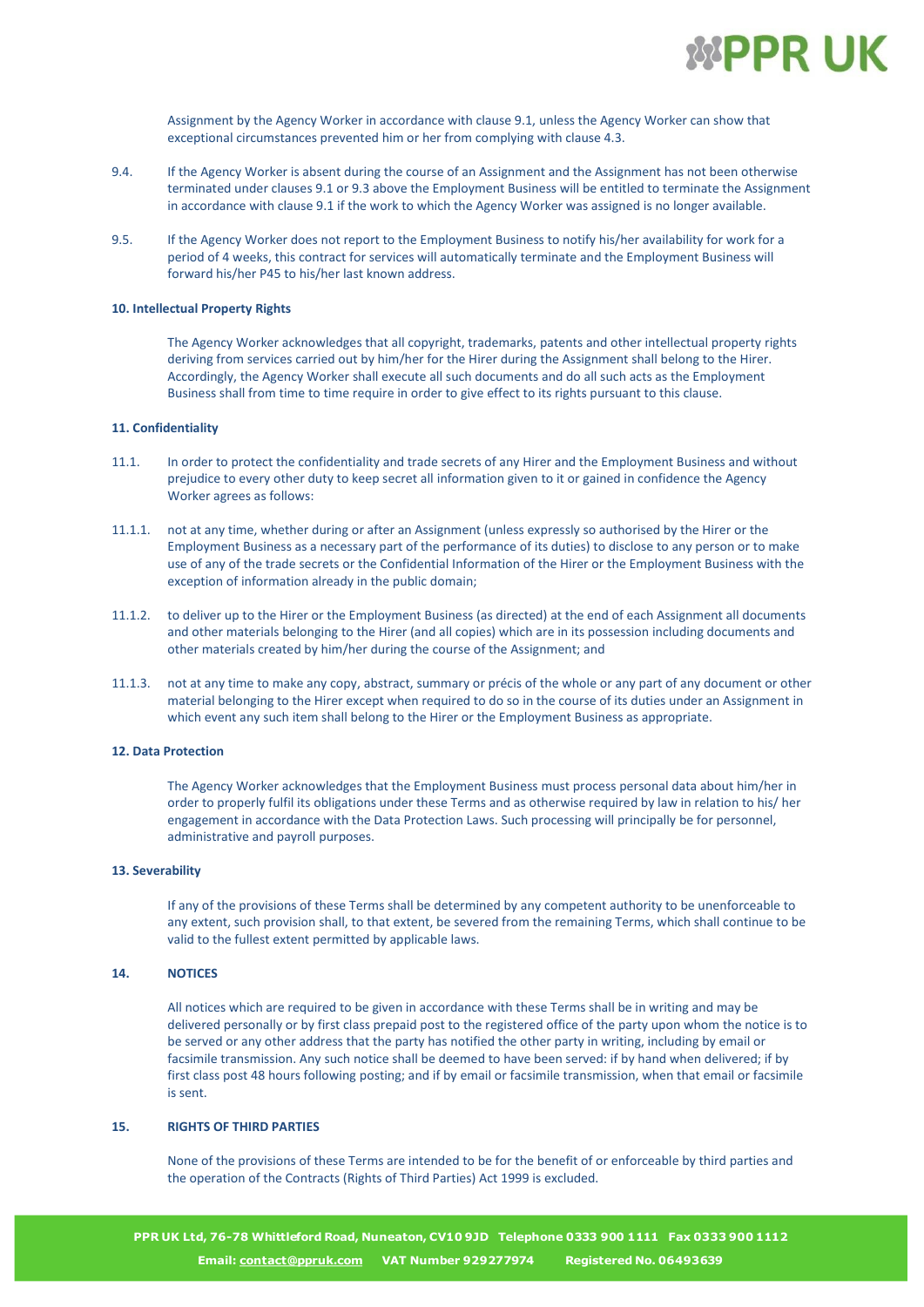

#### **16. GOVERNING LAW AND JURISDICTION**

\_\_\_\_\_\_\_\_\_\_\_\_\_\_\_\_\_\_\_\_\_\_\_\_\_\_\_\_\_\_\_\_\_\_\_\_\_\_\_\_\_\_\_\_\_

\_\_\_\_\_\_\_\_\_\_\_\_\_\_\_\_\_\_\_\_\_\_\_\_\_\_\_\_\_\_\_\_\_\_\_\_\_\_\_\_\_\_\_\_\_

\_\_\_\_\_\_\_\_\_\_\_\_\_\_\_\_\_\_\_\_\_\_\_\_\_\_\_\_\_\_\_\_\_\_\_\_\_\_\_\_\_\_\_\_\_

These Terms are governed by the law of England & Wales and are subject to the exclusive jurisdiction of the Courts of England & Wales.

*Signed by the Agency Worker*

Print Name Here

Date